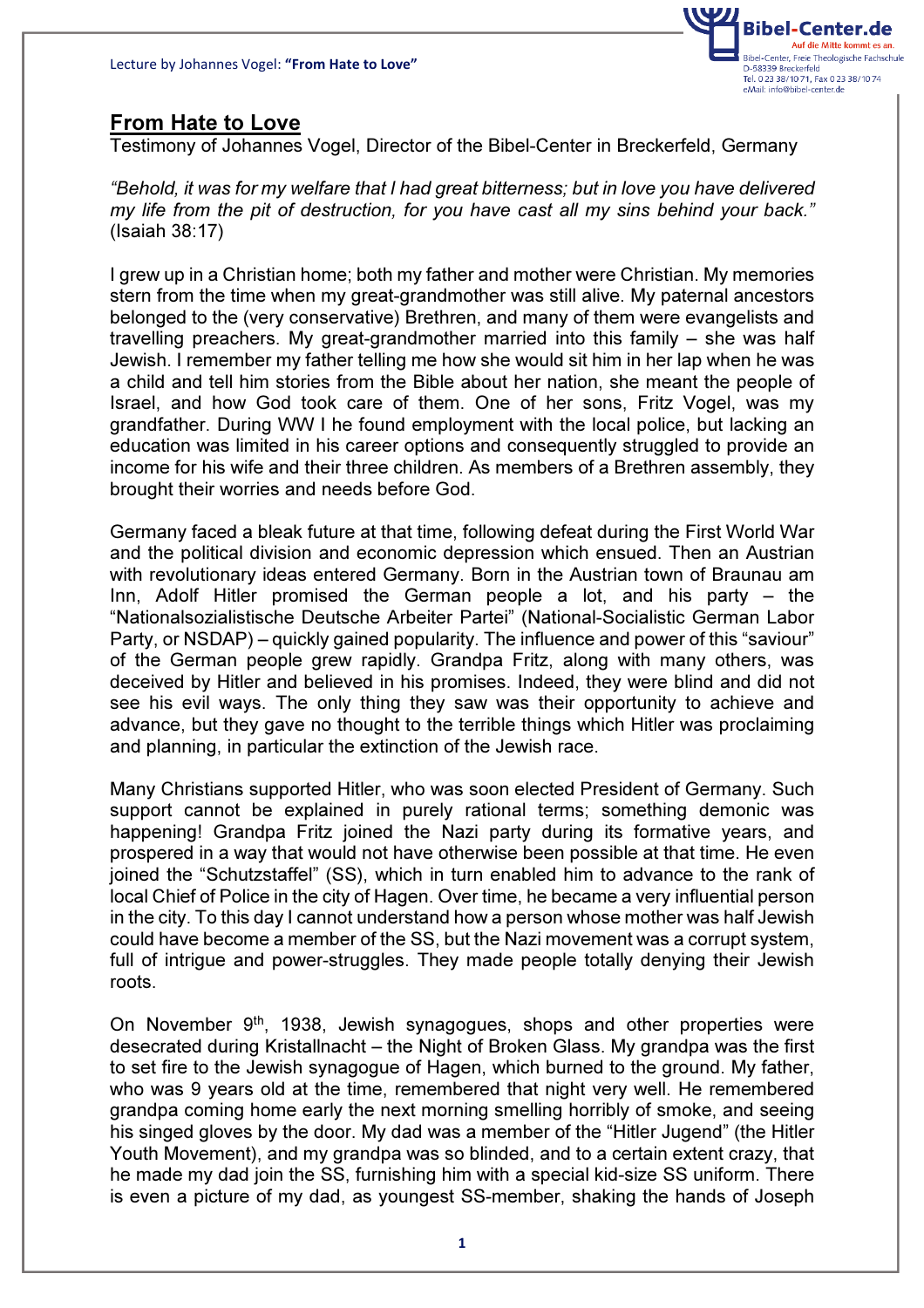Lecture by Johannes Vogel: "From Hate to Love"



Goebbels, who was the Reich Minister of Propaganda of Germany. It astonishes me that people who confessed to be Christians could be so blind and deceived by one man. Both my grandparents had a picture of the Führer in their home, and they prayed daily for him. They believed it was Hitler who provided them with work, food, and security. But since at least on 10<sup>th</sup> November, 1938, everyone knew what did happen in the night by reading the newspaper. Therefore nobody had an excuse in not knowing what was going on. In fact, everyone who did not stand up for this crime became complicit in the crime against Jews. (Unfortunately Germany has not learnt from the past. At the moment we are witnessing a shift to the right that is alarming indeed. We are not far away from what was once.)

Adolf Hitler captured the minds of Germany's youth by instilling in them a feeling of national pride, and by alienating them from their parents by convincing them that obedience to the State took precedence over obedience to their mothers and fathers. (To this day it is still a problem for us Germans to show national pride because of our history. Only since the 2006 soccer world championship, which was hosted in Germany, has it become more acceptable for people to display or parade a German flag.) During the Nazi era, the highest honour a young man could achieve was to follow and obey "The Leader" (the Führer). When my father Friedrich was drafted near the end of the war at the age of 15, he wanted to help "The Leader" achieve "the final victory."

Grandpa Fritz received special orders from the SS to serve in Holland because of his expertise in foreign languages. Many people in the Dutch underground movement were to die, including Englishmen who were fooled by my grandpa's perfect command of the Dutch language. Grandpa advanced in his career and was appointed supervisor of the Concentration Camp (German abbr. KZ) in Esterwegen, near the German-Dutch border. This camp was not a death camp (there were no gas chambers) but a labour camp. Thanks be to God that Hitler lost the War. My grandpa was captured and became a prisoner of war (POW) in Russia, which undoubtedly saved his life. Sentenced to death by the Dutch and the English, his sentence was later quashed because he had served time as a POW. It was during his time in a Russian prison that he made a new beginning with Jesus Christ by repenting of his wrongdoings. One of his fellow prisoners was a faithful pastor. The prisoners had no access to Bibles, but this pastor knew many scriptures and hymns by heart and led my grandpa back to the Lord. One verse in particular made an impact on him:

"Behold, for peace I had great bitterness..." (Isaiah 38:17 – KJV).

My grandpa was not the only member of my family to be imprisoned at the end of the War. The American forces captured my father and arranged to have him deported to the stone quarries in France at the coast. This would almost certainly have meant the end of my father, because not a single person from his unit ever returned. However, God spared his life, using my grandma to rescue him. Grandma went to the market square where the deportation to France was to take place. When she arrived, she simply walked past the guards and took hold for her 16-years old son by the ears. The guard on duty asked her what she was doing and ordered her to stop, but grandma replied: "He is still going to kindergarten." She then shouted at my dad before slapping him across the cheeks. The soldier laughed and said, "Go home to your kindergarten." Once again, God's hand was on my father.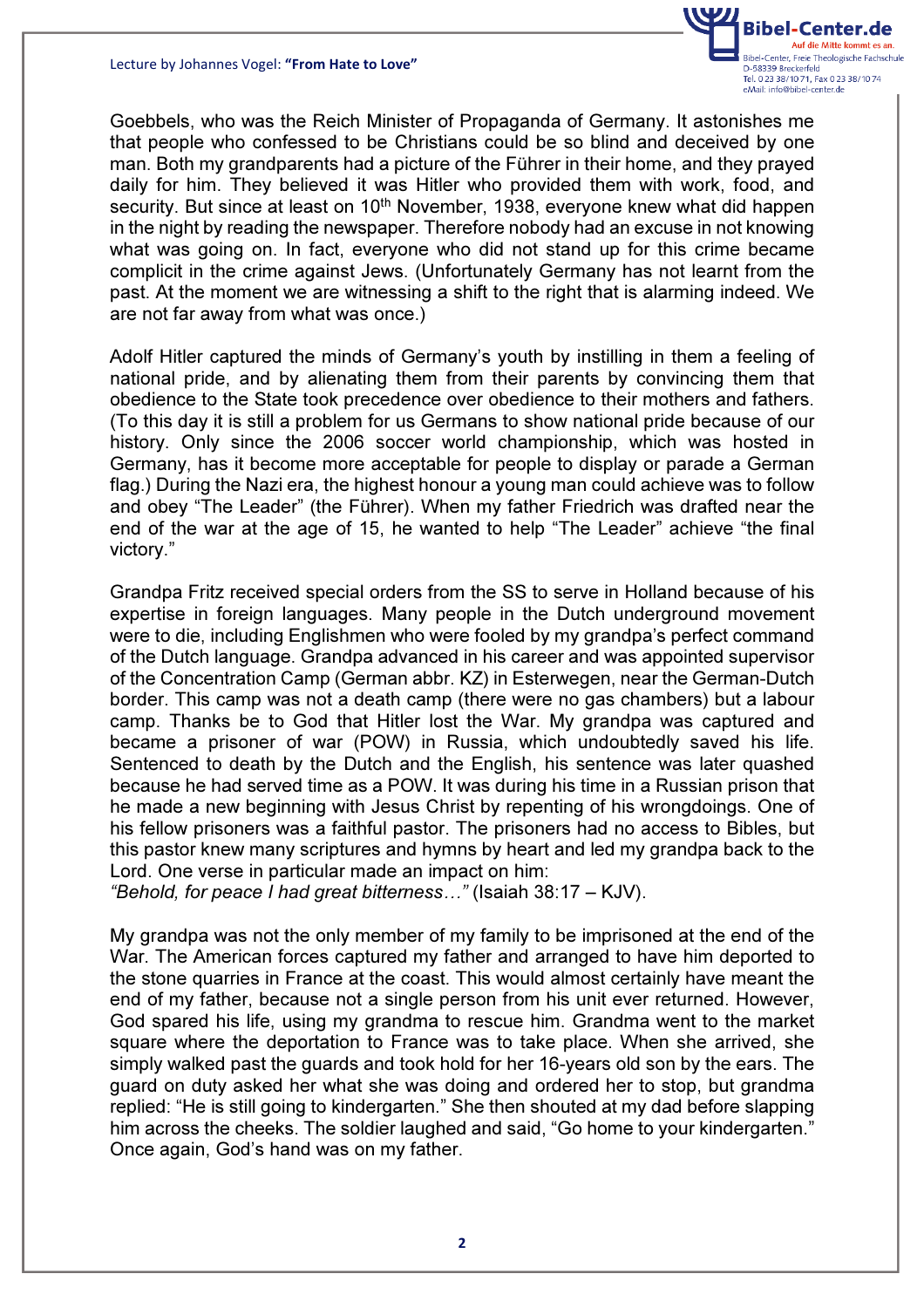

After the War my father became the manager of an estate. With my grandpa still being held as a POW in Russia, he also had to help take care of his two younger brothers. In time my dad became a chain smoker and a womanizer. Several years later, however, an American evangelist organized a series of tent revival meetings in Hagen. One of the posters read: "No one gets by Jesus." In the midst of the rubble of war, my father surrendered his life to God. Back home, along with his then returned father (Grandpa Fritz), he knelt down and surrendered his life completely to Jesus Christ. From then on he followed the Lord – no more smoking, no more drinking, no more dancing, no more womanizing.

My father met my mother at the Evangelical Free Church in Hagen and they were married on November 20<sup>th</sup>, 1951. Shortly after their wedding my dad contracted a very active and infectious form of tuberculosis, which resulted in him spending almost three years at various clinics and hospitals. In those days tuberculosis was an incurable disease. Despite his condition my dad said that these three years were his most valuable, because he developed a strong desire to serve God as a missionary, something which was medically impossible because of his ill health. Nevertheless, the elders of his church, along with an American missionary, prayed for him, and my father was completely healed. My mother, however, did not share my father's desire to attend Bible school.

Towards the end of my father's illness, on October 5<sup>th</sup>, 1953, their first son Friedhelm was born. "So, we really can't attend a Bible school, now that we have a son", said my mother, but precisely three months later, on January 5<sup>th</sup>, 1954, God took Friedhelm home. At his graveside, my mother found her "yes" for serving the Lord, and in September 1954 she and my father enrolled on a two-year Bible school course in Switzerland. It was during that time that they began to feel a burden for Israel and the Jewish people. The director of the Bible school in Switzerland, Saturnin Wasserzug, was Jewish, and both he and his wife Gertrud had a clear biblical position towards Israel, making it clear to their students how important it was for Christians to love the Jewish people. My dad was captivated by this, and soon developed a deep love for God's people.

On July 28th, 1956, my parents founded the Bibelschule Hagen (Bible school Hagen) in their home town. The school began with evening classes, until a full-time residential program was developed. In 1978, the school relocated to nearby Breckerfeld and changed its name to the Bibel-Center Freie Theologische Fachschule Breckerfeld (Bible Centre, Free Theological Vocation School). The love for Israel which we have as a school has deepened over the years and is reflected in our school logo, which merges the Bible with the menorah lampstand because of the centrality of Israel in the Scriptures. My father started offering tours to Israel so that people could appreciate the land and the people. He himself visited Israel approximately 120 times, and in appreciation was awarded the distinction of Special Citizen of Jerusalem.

When looking back to its beginnings, we can recount miracle after miracle. It all started with about 400 square feet of land, and today the school is still expanding, now with six buildings. In August 2012, by God's grace, our new conference hall, named the Jerusalem-Hall, was opened – perhaps not impressive by American standards, but for us it is a sign of God's grace, love, and faithfulness. There have been many miracles which have testified to God's care and provision. For example, there have been times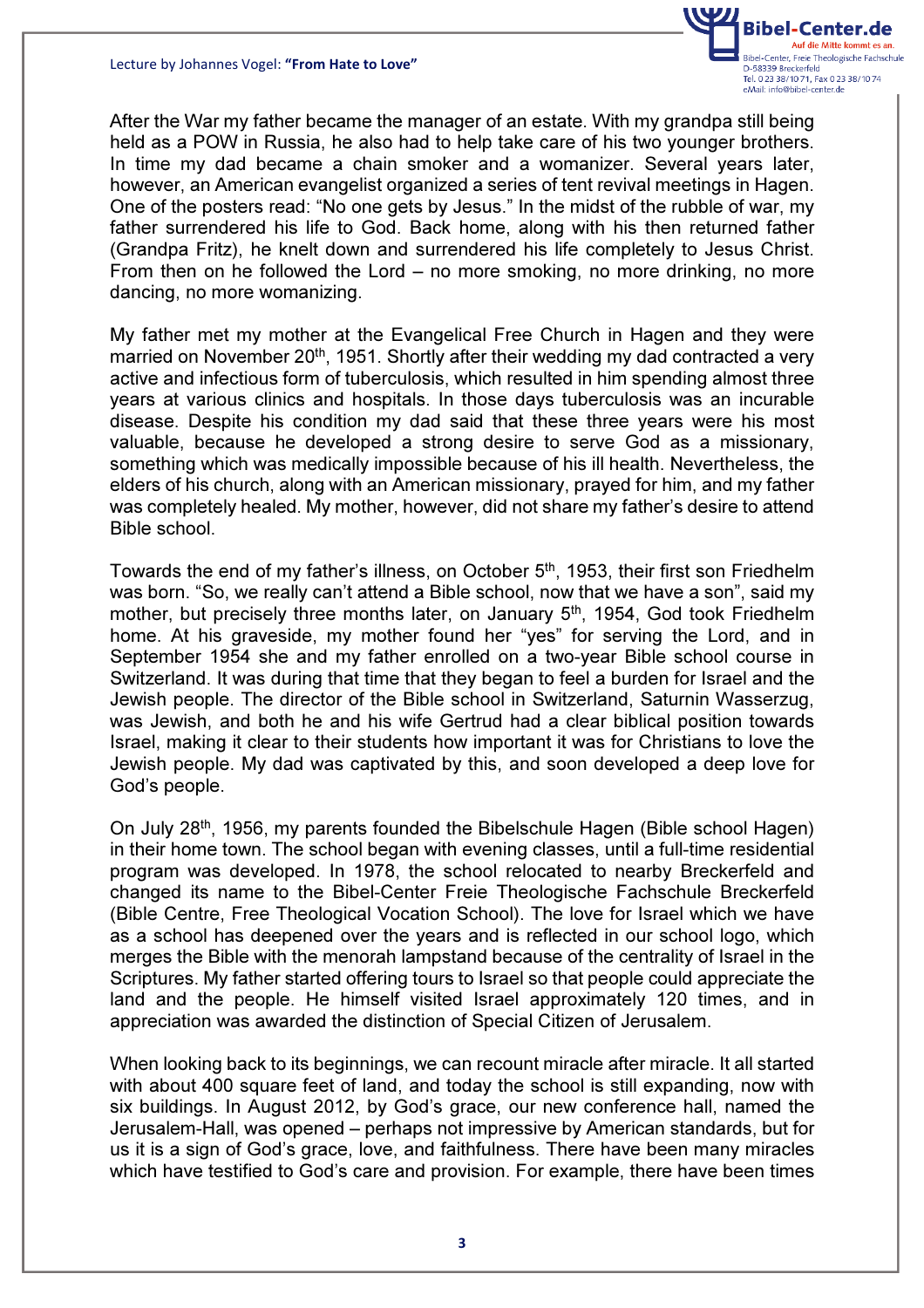

when we had nothing to eat, but we prayed, and God sent someone our way to give us food.

In 1986 we wanted to do something special to commemorate the 30<sup>th</sup> anniversary of the Bible school, something which would demonstrate our belief in the centrality of the Bible, evangelism, and Israel. We decided to build a full-scale replica of the Tabernacle, following the detailed instructions and dimensions laid down in Scripture. The final exhibit, which we named "Expo Exodus," toured Germany and other parts of Europe and about 250,000 visitors came to see it. In 1999 the Tabernacle was purchased by the Southern Baptists in America and relocated to the Negev desert near Eilat in Israel. The Southern Baptists have a church there and thus the Tabernacle became a tool for ministering people from different countries and religious backgrounds, both natives and tourists. There are daily guided tours through the Old Testament's Sanctuary. It is a great chance that people get to know Jesus. Here we see clearly how the Bible and Israel go hand in hand with each other. That is what our logo shows. One cannot separate them.

But why exactly do I love Israel? First of all God had chosen Israel and made it to be his treasured possession ever since (Deuteronomy 7:6-8). But why did God choose Israel? Because of love (V. 8). Love is something that is hard to explain reasonably. It was and is still his superior decision. Therefore, I respect His decision, I believe it and I want to love what God loves. So, here are three reasons for my love towards God's people and the Promised Land:

## 1. "Thanks to" Israel we have the Bible

The Bible is a Jewish book. All its authors were Jewish except Luke. Furthermore, the scrolls of Qumran were found in Israel. I am convinced that God himself had hidden His word in His land. He had determined the date when these scrolls were to be found: on 29th November 1947. Exactly on that very day the UN agreed with the Plan as Resolution 181 (II). That meant Israel got his own land, because of a two-state-solution. While travelling today through Israel one can experience the reliability of the Bible.

## 2. The redeemer came from Israel

Christianity was born in Israel. Israel is the "cradle" of the gospel. Jesus was a Jew; he had Jewish ancestors (Romans 9:5). He was born in Bethlehem, he died, he rose and he was taken up into heaven in Jerusalem – in the capital city of Israel.

## 3. "Thanks to" Israel we are able to understand God's plan

Israel will play its part in the future. God's plan to save the world is tied inseparably to the history of Israel. The Bible in my right hand and the newspapers in my left hand reveals God's schedule for the Middle East and Israel. God is true to his promises for Israel. The Messiah will return to build up His kingdom – in Israel.

"The LORD bless you from Zion! May you see the prosperity of Jerusalem all the days of your life! May you see your children's children! Peace be upon Israel!" (Psalm 128;5-6)

Zion is God's dwelling place (Isaiah 24:23) in the Millennium. So, Israel is not only important for the past and the present but also for the future. We, as the church, are ingrained with God's people. We cannot pretend to have nothing to do with Israel.